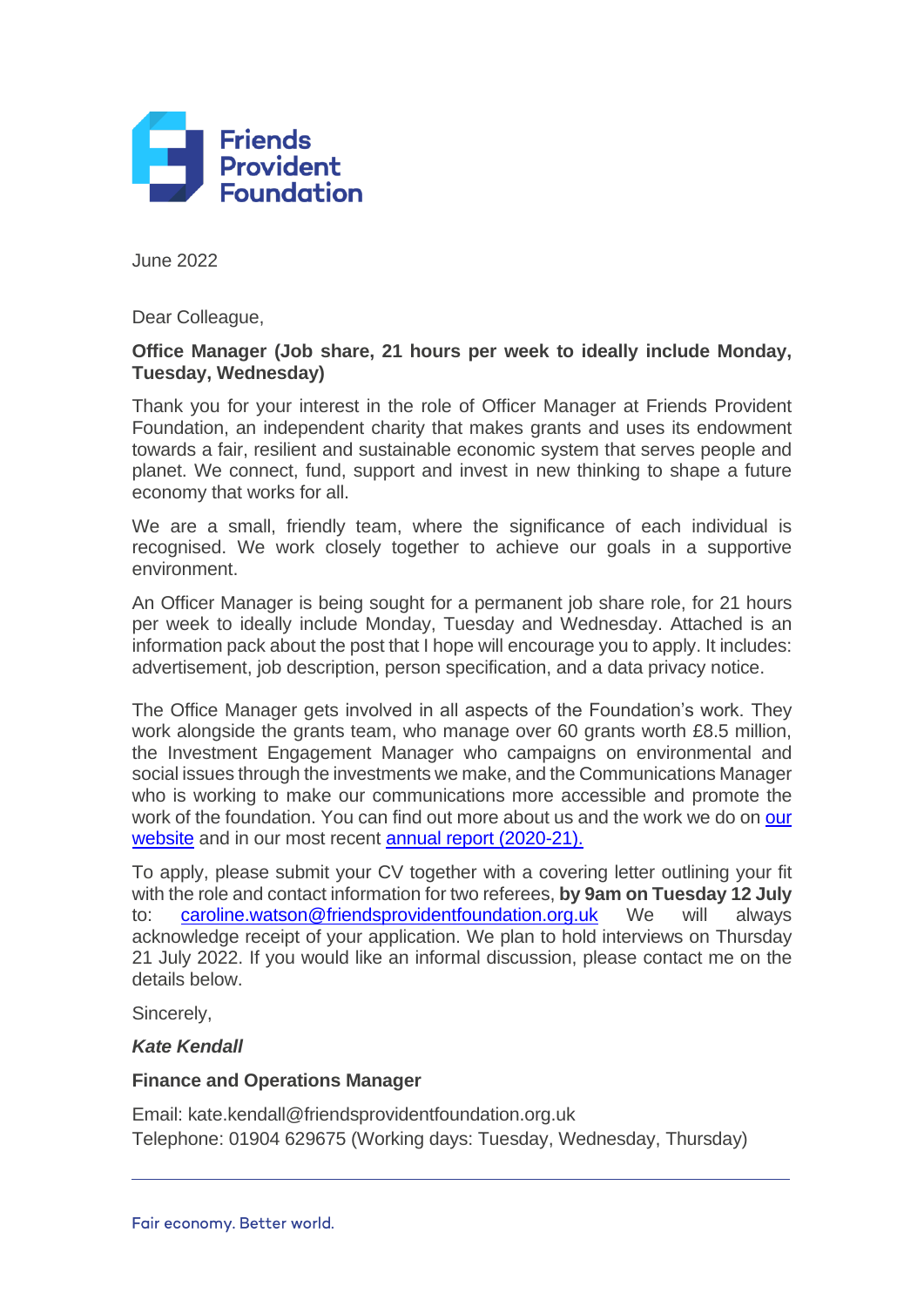

#### **Office Manager (Job share)**

**21 hours per week, to ideally include Monday, Tuesday, Wednesday Salary: £25,700 – £27,000 pro rata** 

#### **Based in central York with occasional travel**

Friends Provident Foundation is a small, independent, endowed charity based in York - with a big ambition to build a fair economy and better world. A belief in equity and social justice, striving for fairness, truth and integrity, empowering communities and stewardship of the Earth underpins all we do.

We are seeking an Office Manager to join our small, friendly team, in a job-share role.

We are looking for someone who is proactive and solutions focused, able to work well independently, as well as part of a team. The ideal candidate will have 2 years administrative experience, be literate, numerate, have good IT skills and the ability to provide a high quality, professional service to those whose work we support and our Board of Trustees. You will have excellent communication skills, a willingness to explore new ideas and approaches, learn new skills and take on new challenges.

The post is based in our office in central York, although this could be combined with some home-working. The role involves some travel within the UK from time to time to attend Trustee meetings and other events.

If you share our values and ambitions and are interested in joining our team please visit our website to download the application pack:

[https://www.friendsprovidentfoundation.org](https://www.friendsprovidentfoundation.org/)

We welcome applicants from all age groups and backgrounds and are committed to flexible working arrangements. We are a Living Wage employer.

**Deadline for applications:** 9am on Tuesday 12 July 2022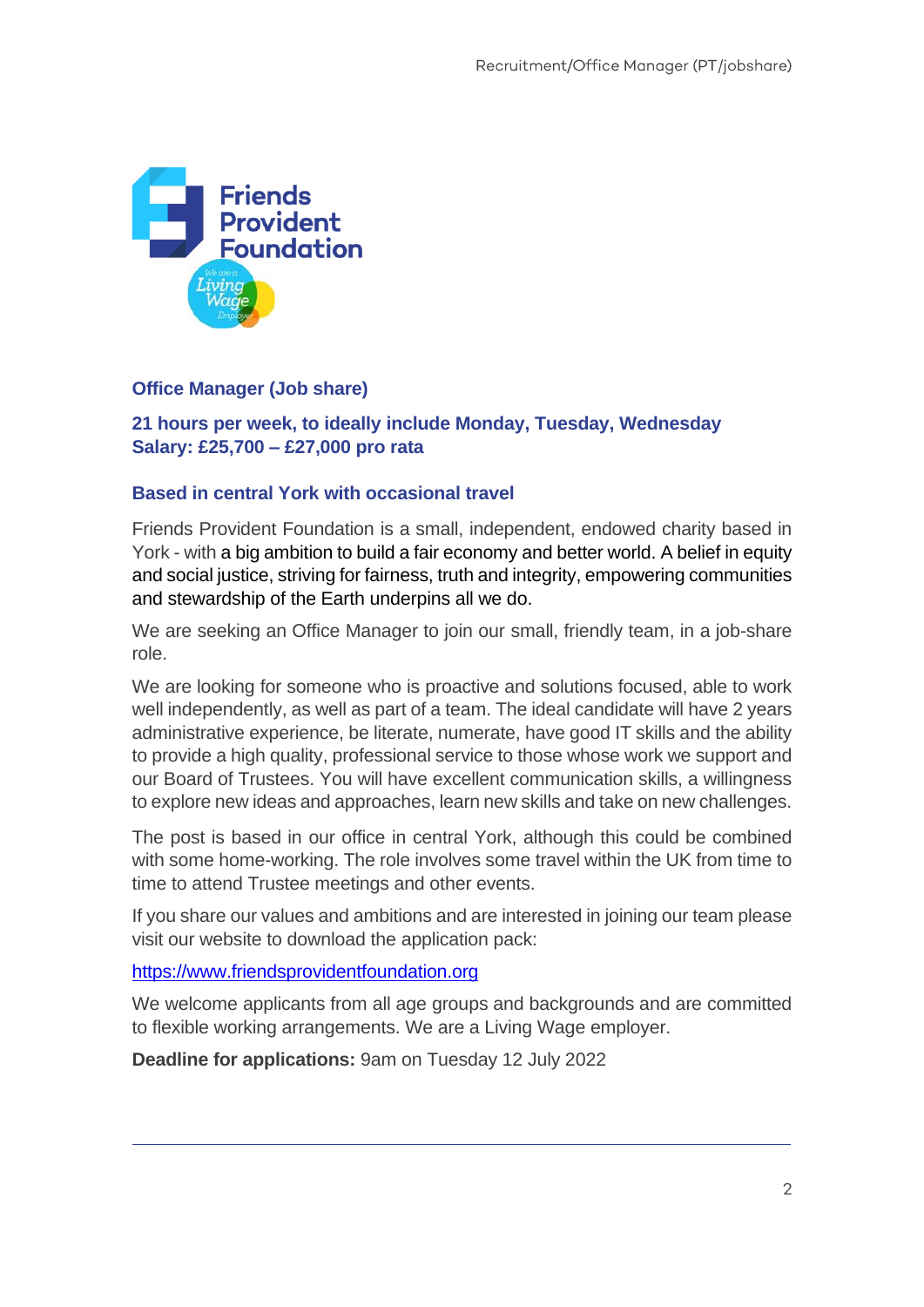# Key Responsibilities

There are six areas of responsibility with an emphasis on effective systems, governance, financial administration, and business improvement. These require an awareness and understanding of the work carried out by all members of the staff team across the Foundation. The areas are as follows:

- A. Responsible for the effective working of the Foundation's IT systems and administrative functions, including data protection;
- B. Responsible for the support of governance and company secretary functions and the handling of sensitive documentation;
- C. Facilitate communications to contribute to the Foundation's organisational goals;
- D. Responsible for the coordination of financial administration of the Foundation;
- E. Responsible for day-to-day office management;
- F. Responsible for the administrative support of the Foundation Director and Leadership Team.

# A Systems and administration

#### **Infrastructure**

- Manage IT infrastructure and the Foundation's office phone system, in liaison with external service suppliers, with the aim to provide a professional accessible approach and good customer care;
- Maintain an overview of the Foundation's cloud-based management systems, including Microsoft Office and Salesforce, acting as a point of expertise and support to colleagues, Trustees and external contractors;
- Take an active role in the development and enhancement of the Foundation's systems to meet changing operational requirements, working closely with other colleagues to support effective organisational working and business continuity;
- Review, maintain and develop the Foundation's administrative procedures, including the filing systems, both electronic and paper-based.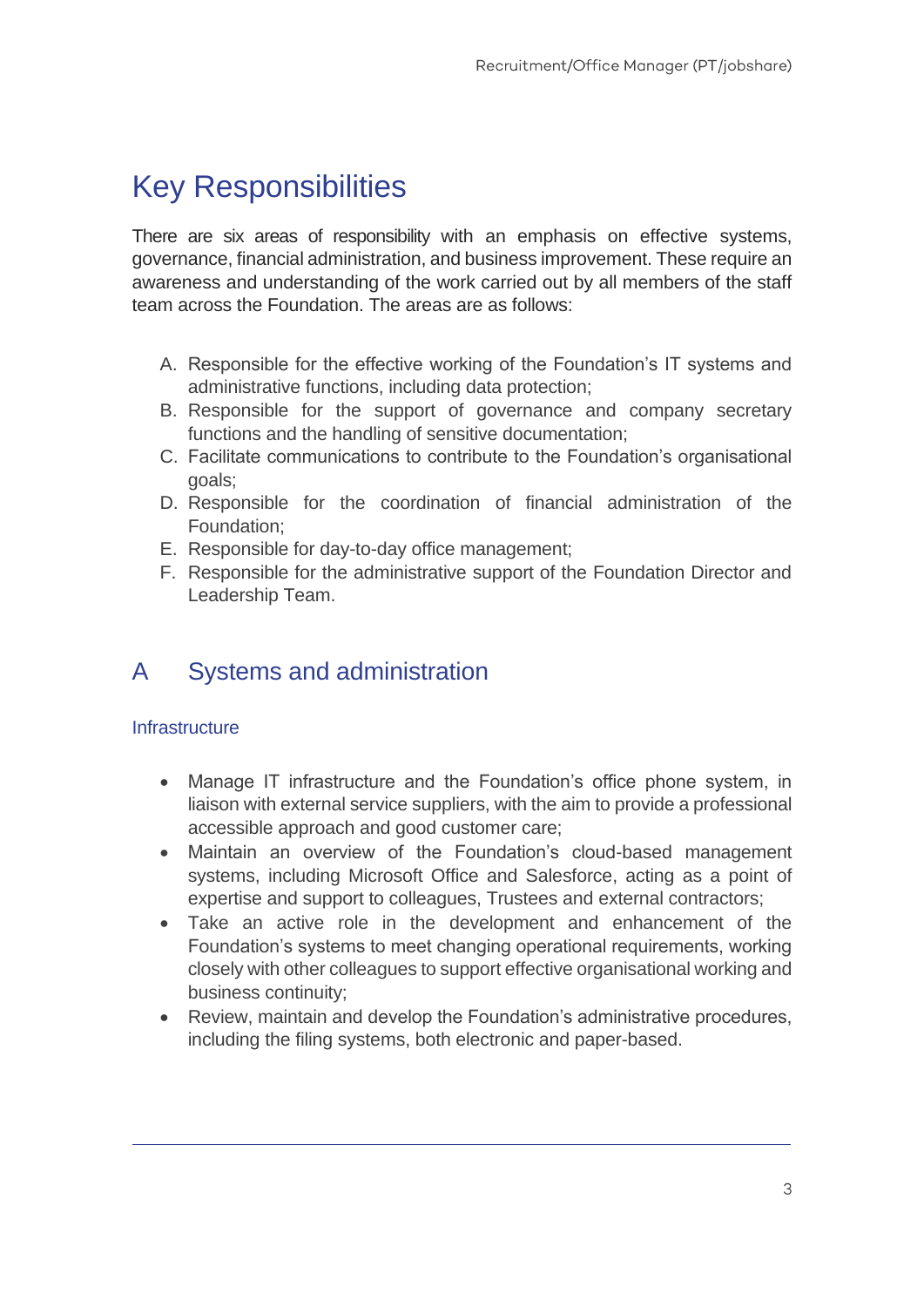#### Data Protection

- Be a Nominated Data Controller under the General Data Protection Regulation Act (2018), advising on and ensuring Foundation adherence to data protection law and best practice;
- Ensure all information is handled and stored appropriately, including the management of application, contact, financial, governance, investment and grant information on the Foundation's databases.

# B Governance and Company Secretary functions

#### **Governance**

- Maintain an overview of the governance cycle; organise and coordinate quarterly Trustee Board, Committee meetings and annual Away Days;
- Coordinate the preparation, collation and distribution of papers for Trustee Board meetings and committees in liaison with the Director, colleagues, advisors and the Chair; draft meeting papers as required;
- Attend Trustee Board and committee meetings, write and distribute the minutes and ensure follow-up of any matters arising;
- Coordinate the processes for the recruitment and retirement of Trustees and other committee members;

#### Company secretary and statutory responsibilities

- Support the Director in maintaining the public records of the Foundation with the Charity Commission and Companies House;
- Maintain the Foundation's Register of Interests;
- Manage documentation and systems relating to Trustees' fiduciary duties such as insurances, leases, investment documents, taxes and other legal agreements.
- Maintain an up-to-date knowledge of the latest developments in charity governance.

### C Communications and events

#### Event coordination

• Take a lead in coordinating the logistics of the Foundation's events, including conferences, seminars, meetings, and events, working closely with the Communications Manager.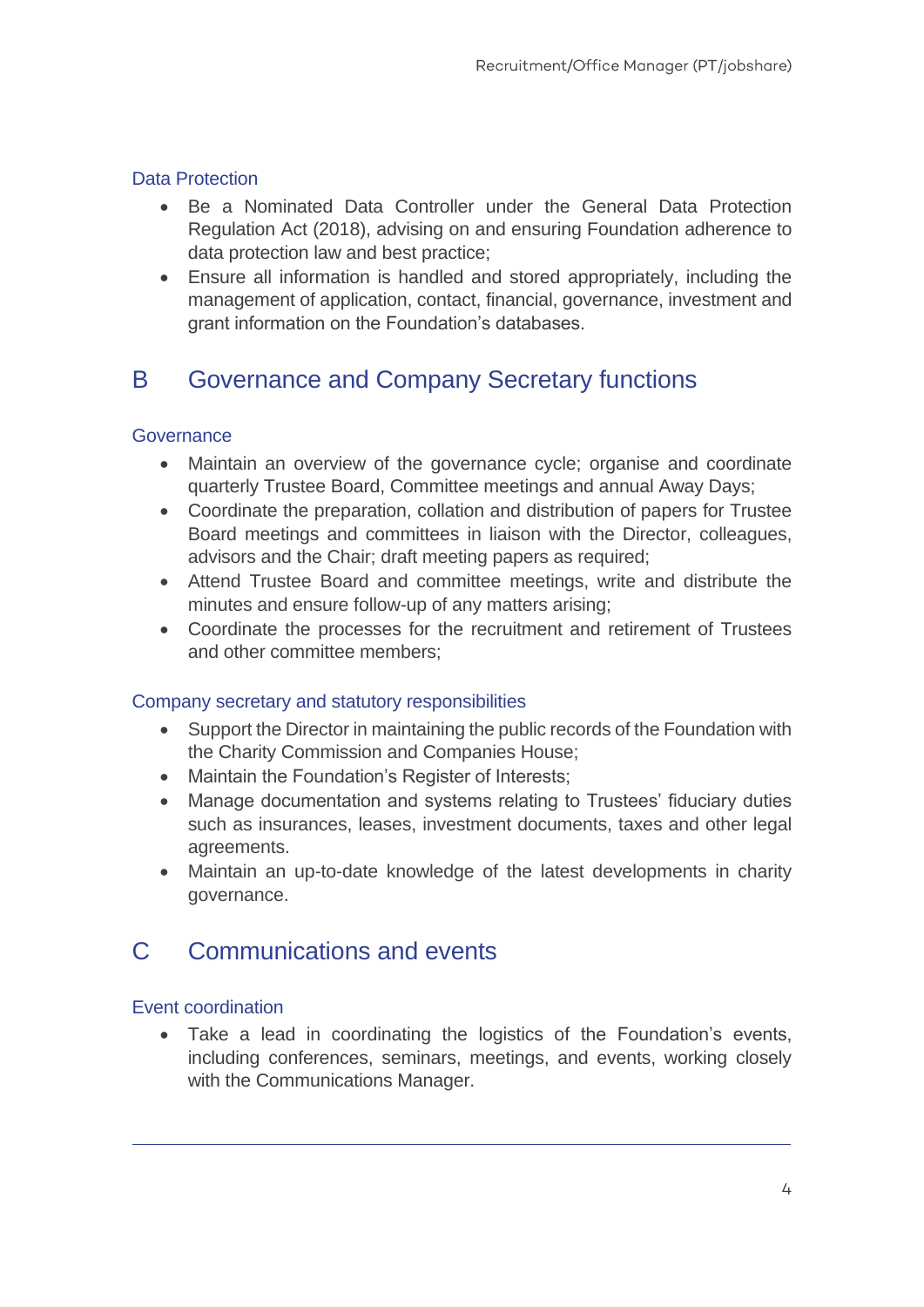#### **Communications**

- Facilitate effective communication with Trustees, including sourcing the content for and editing weekly updates regarding the work of the Foundation and related organisations.
- Monitor and ensure accuracy and brand consistency in the Foundation's documents;
- Build and maintain communications databases;
- Update the Foundation's website, as required; support the Communications Manager in further development of the website;
- Take an active role in creating content to support the Foundation's social media strategy;
- Be the Foundation's first point of contact for individuals and organisations, including grantholders, investees, suppliers, consultants, trustees and enquirers; respond to telephone calls, correspondence and other communications, and redirect to the relevant staff.

#### **Publications**

• Manage the storage and distribution of the Foundation's publications and other communications materials.

# D Financial administration

- Take an active role in the maintenance and development of the Foundation's financial systems and procedures, working closely with the Finance and Operations Manager and coordinating across the team;
- Process payments, ensuring the correct supporting documents are provided for all new payees; log all invoices and ensure correct authorisation prior to payment; check all expense claims and credit card payments to supporting documentation; ensure financial procedures have been followed correctly;
- Set up payments from the main bank account, initiating authorisation in accordance with the bank mandate and online procedures and ensuring payment deadlines are met; ensure bank mandates are up to date;
- Develop and maintain financial documentation to auditable standards and ensure it is available for completion of the annual accounts and other regular financial reports; support the annual audit process;
- Maintain records on the Foundation's accounting package on a monthly basis.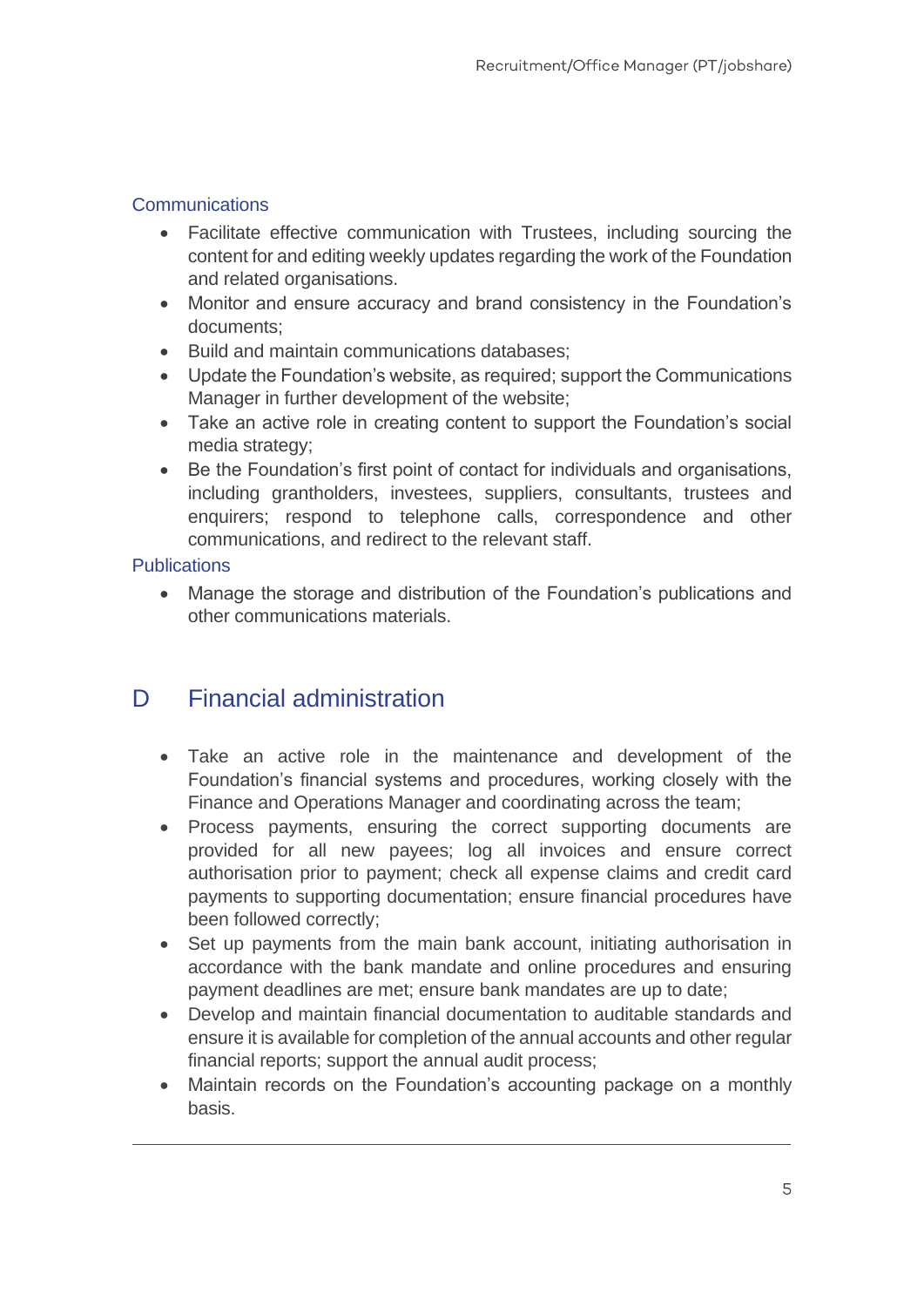# E Office management

- Manage all office facilities and coordinate all matters relating to the Foundation's offices as a safe and effective working environment;
- Identify and manage the key risks linked to the Office Manager's areas of responsibility;
- Liaise with the landlord to ensure all required office procedures are followed;
- Procure office equipment and supplies; coordinate tender processes, where applicable.

# F Support to the Director and Leadership Team

- Provide administrative support to the Director and Leadership team producing correspondence and documents, proofreading documents, diary management, organising meetings, travel arrangements etc;
- Coordinate, develop and support ways of working for the staff team, to promote team cohesion and effective working between colleagues with different working patterns, locations and functions; organise regular Team Meetings and work with colleagues to deliver the annual staff Away Days;
- Coordinate recruitment processes for new members of the staff team;
- Carry out discrete pieces of work in support of the Director's role;
- Undertake any duties reasonably requested by the Director to support delivery of the Foundation's mission, aims and objectives.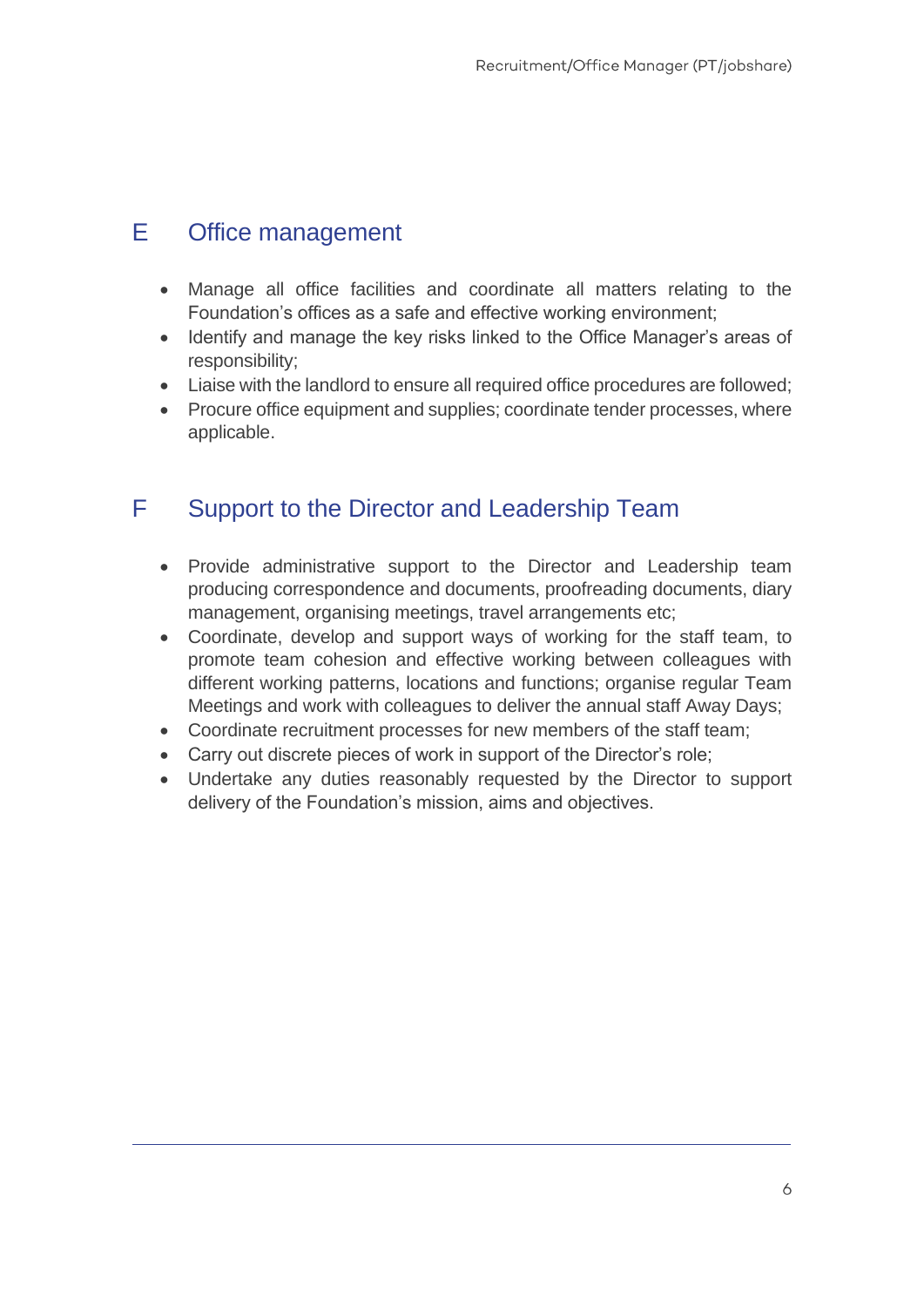# Person Specification

## **Experience**

### Essential:

At least 2 years working as a senior administrator or office manager to a team or individuals

- Experience of using a financial accounting package
- Experience of preparing, writing and typing agendas, minutes, reports, presentations, letters and other documents
- Recent experience of managing and coordinating administrative systems, including cloud-based IT
- Experience of developing and maintaining organisational systems for information storage and retrieval, website management, diary systems, systems for messaging etc
- Experience of working without day-to-day supervision

### Desirable:

- Experience of working to a Board
- Experience of Salesforce or other relational databases
- Experience of working in a multi-disciplinary team
- Social media and website management experience
- Experience of working in a small organisation
- Experience of work in the charity sector
- Understanding of company secretarial requirements
- Event organisation and management

# **Skills**

### **Essential**

- Highly literate and numerate, with good verbal skills
- Ability to maintain and develop an efficient and effective office environment including developing systems for the administrative needs of different functions
- Excellent attention to detail
- Proven ability to write documents and letters, compiling information from a range of sources for presentation to senior staff/Boards
- Ability to take accurate notes and minutes of meetings
- Fast, accurate word-processing of documents and particularly letters and minutes
- Ability to prioritise own work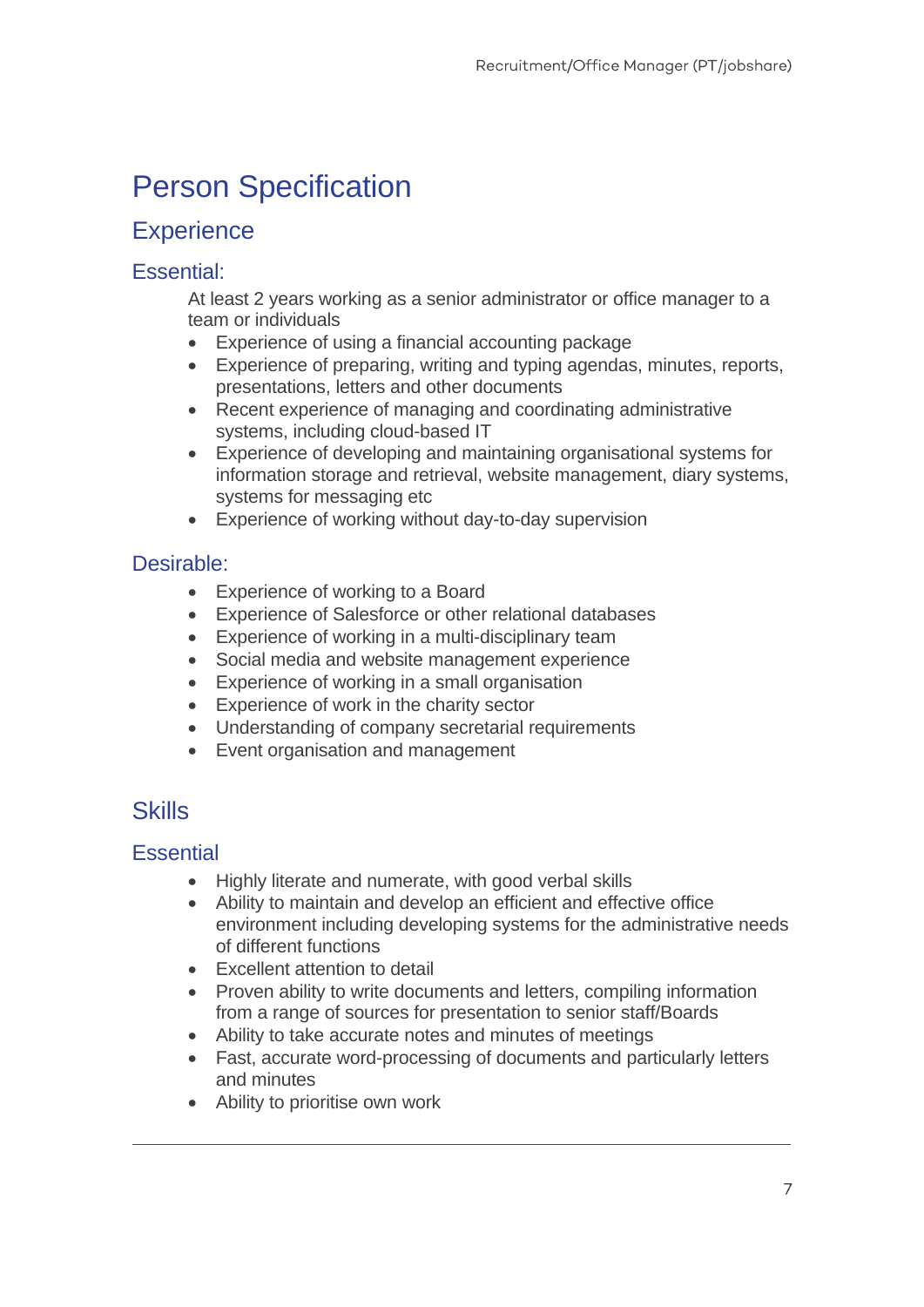- Excellent inter-personal skills, working with colleagues, government officials and regulatory bodies
- Excellent organisational skills
- IT and web literate, comfortable with a variety of online tools, ability to learn new software programmes quickly

# Knowledge/Expertise

### **Essential**

- Excellent knowledge of word processing, spreadsheets, relational database management and computerised accounting systems
- Clear understanding of confidentiality with regard to financial and staffing information
- A commitment to continuing professional development

### **Desirable**

- Knowledge of health and safety legislation as it relates to small **organisations**
- Understanding of the principles of double entry bookkeeping

## Personal attributes

### **Essential**

- Proactivity and self-sufficiency
- Team working
- Confident communicator
- Sympathy with the stated aims and ethos of the Foundation
- Ability to multi-task and communicate
- Ability to work independently and on own initiative
- Ability to work as part of a team
- Flexibility of working practices, including working occasional evenings, to cover Trustee meetings and other events
- Ability to travel within the UK, occasionally, to cover Trustee meetings and other events
- Must be able to handle confidential information and relationships appropriately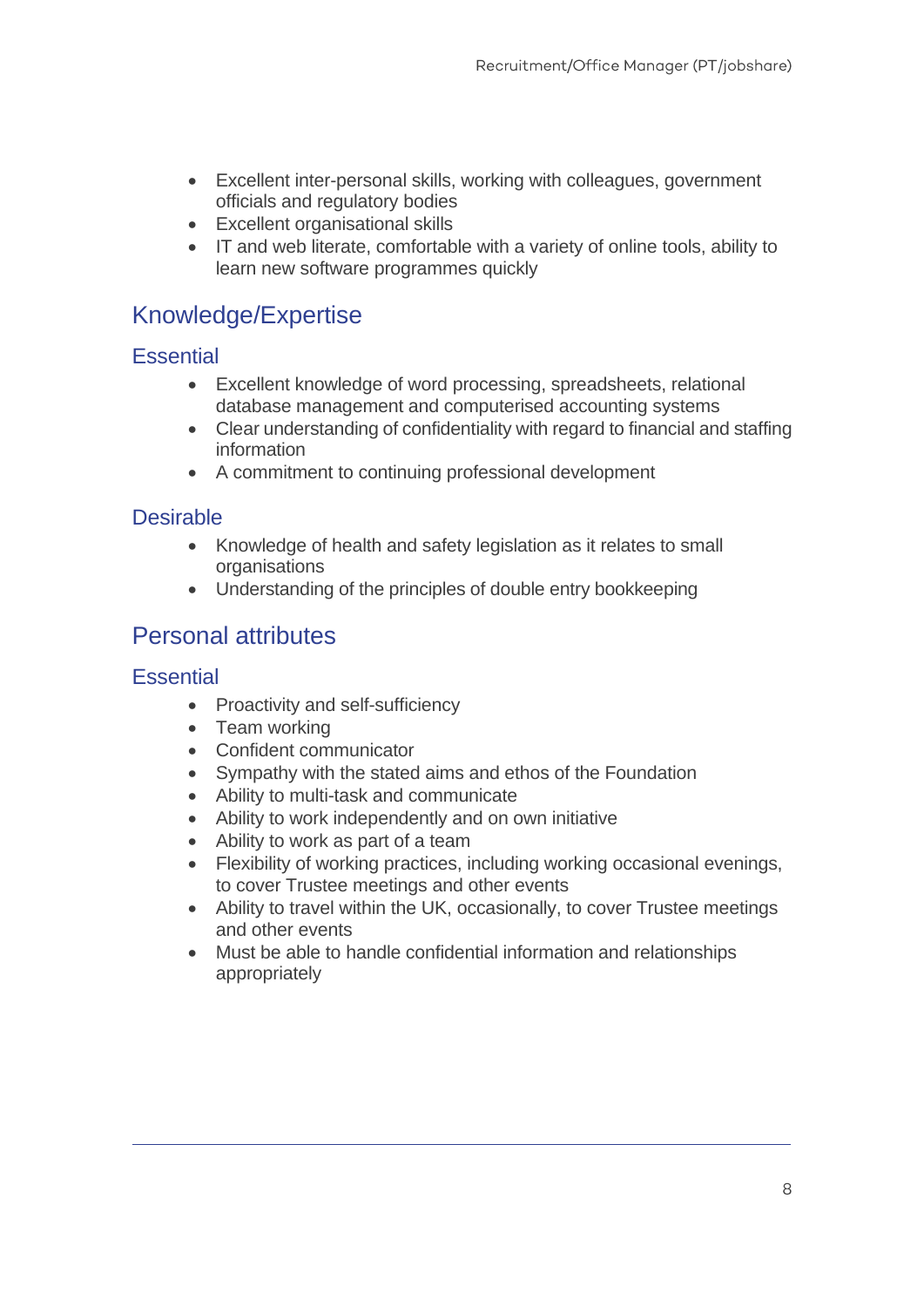# Terms and Conditions of Employment and benefits include:

- This is a permanent part-time contract with Friends Provident Foundation, based in its office in central York.
- Any offer made will be subject to the receipt of satisfactory references. The appointment will be confirmed, subject to a satisfactory three-month probationary period. It is a requirement of all staff to be familiar with the Foundation's policies.
- The Foundation fully supports flexible working and will consider proposals for meeting the 21 hours the post requires.
- Generous pension scheme, with 13% employer contribution
- Life insurance cover
- [Climate Perks](https://www.climateperks.com/) scheme: paid journey days to choose low-carbon holiday travel

# How to Apply

Please submit your CV together with a covering letter outlining out your fit with the role and person specification, and contact information for two referees, **by 9am on Tuesday 12 July** to:

Kate Kendall Friends Provident Foundation Blake House 18 Blake Street York, YO1 8QG

Email: [caroline.watson@friendsprovidentfoundation.org.uk](mailto:caroline.watson@friendsprovidentfoundation.org.uk)

If you would like an informal discussion, please contact Kate Kendall, Finance and Operations Manager

We plan to hold interviews on Thursday 21 July 2022, in York